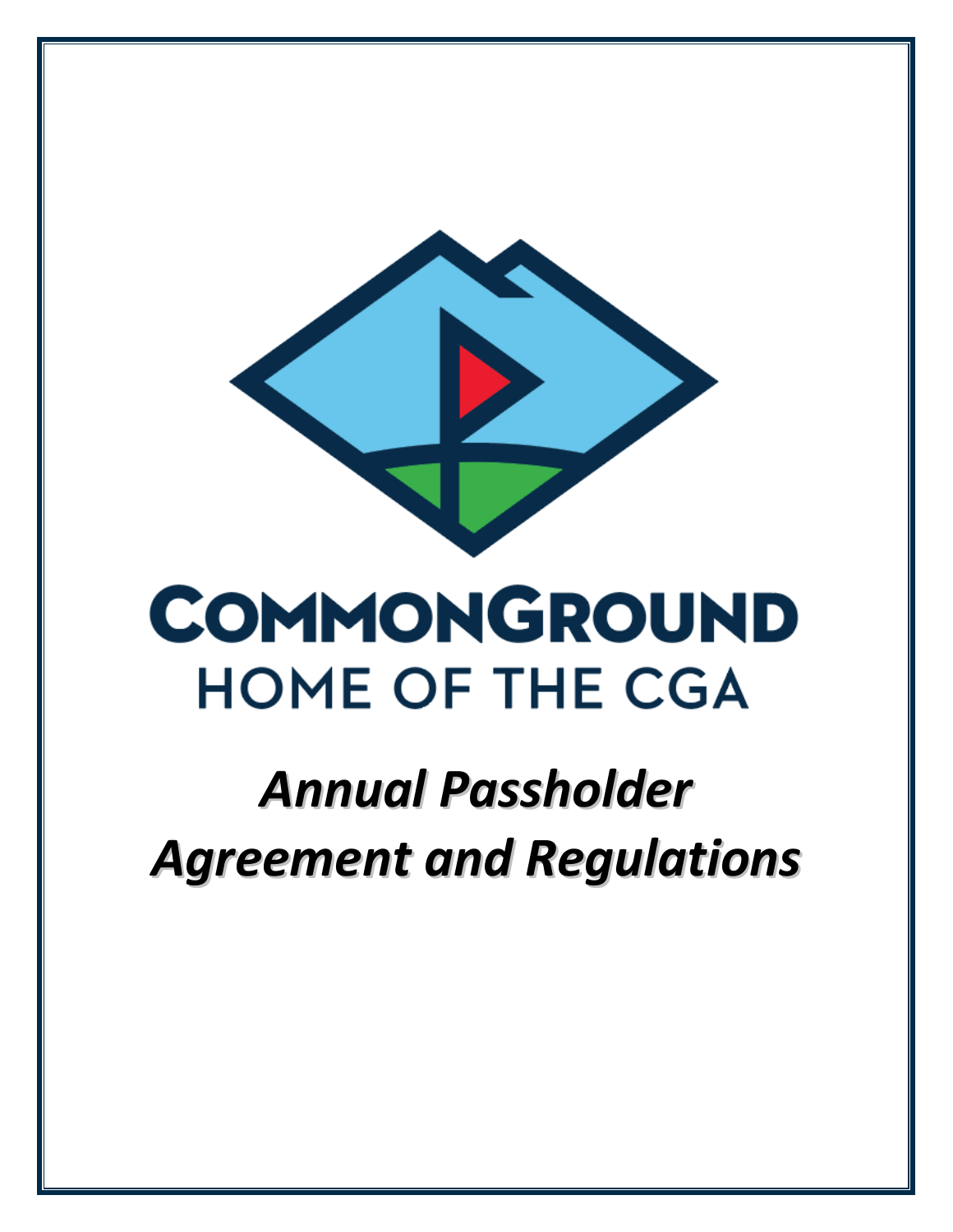

# **ANNUAL PASS AGREEMENT**



| <b>GENERAL INFORMATION</b>                 |                                                                                                                                                                   |                                                                                        |                                        |                                                                                             |     |
|--------------------------------------------|-------------------------------------------------------------------------------------------------------------------------------------------------------------------|----------------------------------------------------------------------------------------|----------------------------------------|---------------------------------------------------------------------------------------------|-----|
|                                            |                                                                                                                                                                   |                                                                                        |                                        |                                                                                             |     |
| Last Name                                  |                                                                                                                                                                   | First Name                                                                             | Middle Initial                         | Date                                                                                        |     |
| Preferred Name                             |                                                                                                                                                                   |                                                                                        |                                        |                                                                                             |     |
|                                            |                                                                                                                                                                   |                                                                                        |                                        |                                                                                             |     |
|                                            |                                                                                                                                                                   |                                                                                        | <b>Street Address</b>                  |                                                                                             |     |
|                                            | City                                                                                                                                                              |                                                                                        | State                                  | Zip Code                                                                                    |     |
|                                            |                                                                                                                                                                   |                                                                                        |                                        |                                                                                             |     |
| Home Phone                                 |                                                                                                                                                                   |                                                                                        |                                        | Work Phone                                                                                  | Ext |
|                                            |                                                                                                                                                                   |                                                                                        |                                        |                                                                                             |     |
| Cell Phone                                 |                                                                                                                                                                   |                                                                                        |                                        | E-mail Address                                                                              |     |
|                                            |                                                                                                                                                                   |                                                                                        | DOB                                    | $\mathcal{L}$ and $\mathcal{L}$                                                             |     |
|                                            | $GHIN \#$                                                                                                                                                         |                                                                                        |                                        |                                                                                             |     |
| PAYMENT INFORMATION                        |                                                                                                                                                                   |                                                                                        |                                        |                                                                                             |     |
| Senior Annual Pass<br>□ Junior Annual Pass | □ Family Household Member Add-on<br>* Junior play on the Championship Course is walk on, space available only and tax will be charged on top of all listed rates. | \$3,000.00 Annually<br>\$1,950.00 Annually<br>\$2,200.00 Annually<br>\$300.00 Annually |                                        | (Valid Monday thru Thursday; excluding Holidays)<br>Junior w/unlimited Range \$650 Annually |     |
| Par 3 Annual Pass                          |                                                                                                                                                                   | \$1,200.00 Annually                                                                    |                                        |                                                                                             |     |
| <b>Credit Card Information</b>             |                                                                                                                                                                   |                                                                                        |                                        |                                                                                             |     |
|                                            | CC Type:                                                                                                                                                          |                                                                                        | Visa / MC / Amex / (Please Circle One) |                                                                                             |     |
|                                            | Name on CC:                                                                                                                                                       |                                                                                        |                                        |                                                                                             |     |
|                                            | CCE:                                                                                                                                                              |                                                                                        |                                        | Exp:                                                                                        |     |
|                                            | Signature:                                                                                                                                                        |                                                                                        |                                        |                                                                                             |     |
|                                            | * If paying by check, please include Driver's License Number and Expiration on check.                                                                             |                                                                                        |                                        |                                                                                             |     |
| <b>ADDITIONAL SERVICES:</b>                |                                                                                                                                                                   |                                                                                        |                                        |                                                                                             |     |
|                                            |                                                                                                                                                                   |                                                                                        |                                        |                                                                                             |     |
|                                            | Please Check All Services to be Added to Annual Privileges                                                                                                        |                                                                                        |                                        |                                                                                             |     |
|                                            | □ Unlimited Cart Usage                                                                                                                                            | $\Box$ * Unlimited cart usage expires at the same time the annual pass expires         | \$1,000.00                             |                                                                                             |     |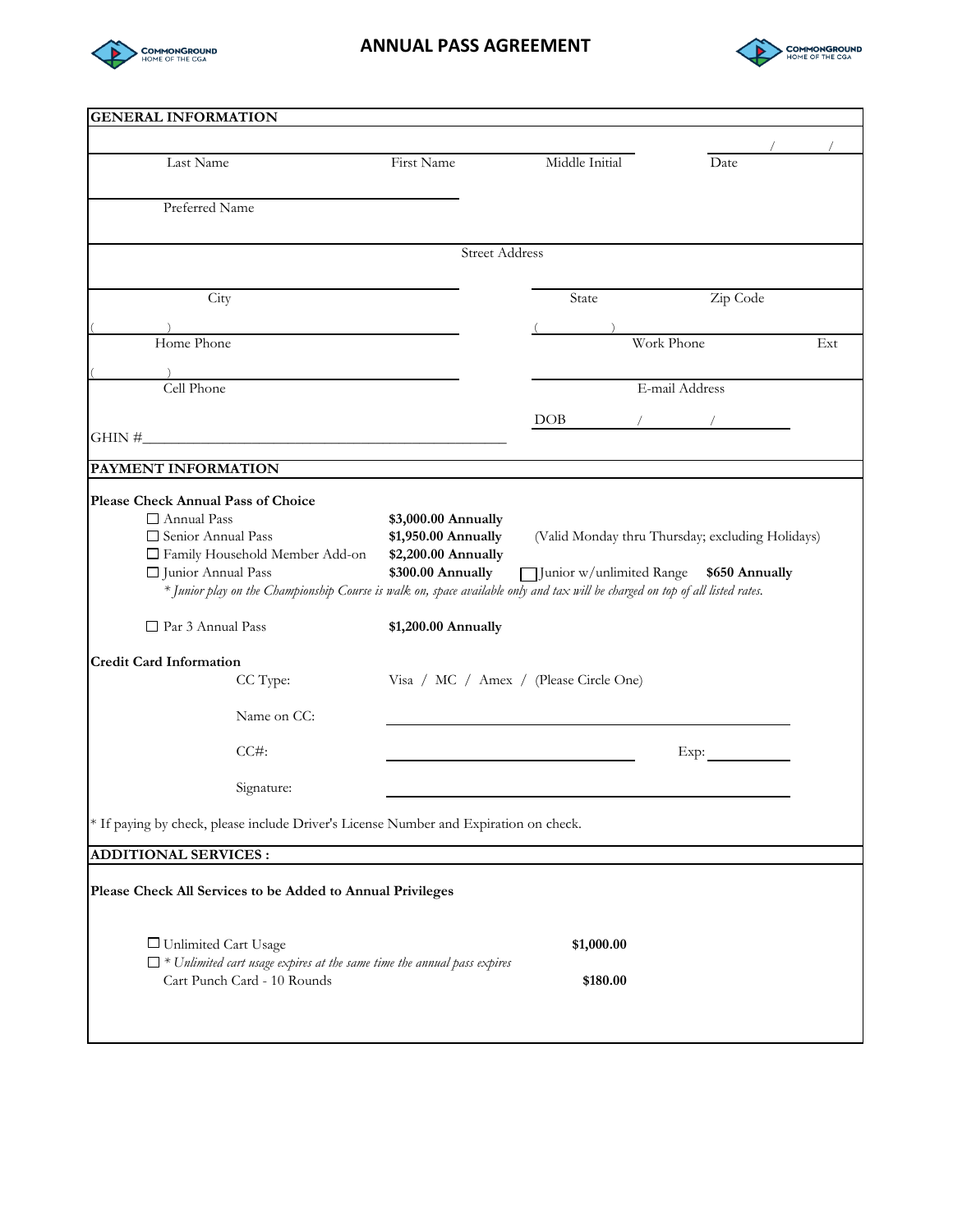



| <b>AUTHORIZATION TO PROCESS APPLICATION</b>                                                                                                                                                                                                                                                                                                                                                                                                                                                                                                                                                                                                                                                                                                                                                                                                                           |           |      |  |  |  |  |
|-----------------------------------------------------------------------------------------------------------------------------------------------------------------------------------------------------------------------------------------------------------------------------------------------------------------------------------------------------------------------------------------------------------------------------------------------------------------------------------------------------------------------------------------------------------------------------------------------------------------------------------------------------------------------------------------------------------------------------------------------------------------------------------------------------------------------------------------------------------------------|-----------|------|--|--|--|--|
| I have been provided with and have read the Rules and Regulations of CommonGround Golf Course and agree to abide by the terms and conditions. I also<br>understand that I am purchasing an Annual Pass and not a "membership". My Annual Pass will automatically renew on my Anniversary Date unless written notice is<br>provided to CommonGround no less than 7 days in advance of my Anniversary Date.                                                                                                                                                                                                                                                                                                                                                                                                                                                             |           |      |  |  |  |  |
| Payment Default:                                                                                                                                                                                                                                                                                                                                                                                                                                                                                                                                                                                                                                                                                                                                                                                                                                                      |           |      |  |  |  |  |
| If the Annual Pass Holder fails to pay any amount when due under the agreement, CommonGround Golf Course shall be entitled, at any time in it's sole discretion<br>to suspend or cancel the Annual Pass Holder's privileges and to require the Annual Pass Holder to immediately pay all past due balances, and to accelerate all future<br>Annual Pass dues. Suspension or cancellation shall not relieve the Annual Pass Holder from the obligation to pay all unpaid balances. Any payments owed to<br>CommonGround Golf Course that are not received when due shall bear interest at the highest interest rate permitted by law. If the Annual Pass Holder fails to pay<br>CommonGround Golf Course when due, the Annual Pass Holder shall pay all costs and expenses of collection including reasonable attorney's fees incurred by<br>CommonGround Golf Course. |           |      |  |  |  |  |
| Miscellaneous:                                                                                                                                                                                                                                                                                                                                                                                                                                                                                                                                                                                                                                                                                                                                                                                                                                                        |           |      |  |  |  |  |
| This Agreement shall be governed by the internal laws of the State of Colorado. This Agreement shall be binding upon and inure to the benifits of the parties hereto<br>and their respective heirs, successors and permitted assigns. This Agreement and the rights and obligations hereunder shall not be assignable or transferable by the<br>Annual Pass Holder without the prior written consent of CommonGround Golf Course. Consent may be withheld in CommonGround's absolute discretion. If any<br>term or provision of the Agreement is declared to be illegal, invalid or unenforceable shall not affect the validity of the remainder of the Agreement, and to the extent                                                                                                                                                                                  |           |      |  |  |  |  |
| <b>AUTHORIZATION TO PROCESS APPLICATION</b>                                                                                                                                                                                                                                                                                                                                                                                                                                                                                                                                                                                                                                                                                                                                                                                                                           |           |      |  |  |  |  |
| I have read the Rules and Regulations of CommonGround Golf Course and agree to abide by the terms and conditions of an<br>Annual Pass. I hereby authorize CommonGround Golf Course to process my application.                                                                                                                                                                                                                                                                                                                                                                                                                                                                                                                                                                                                                                                         |           |      |  |  |  |  |
| Printed Name                                                                                                                                                                                                                                                                                                                                                                                                                                                                                                                                                                                                                                                                                                                                                                                                                                                          | Signature | Date |  |  |  |  |
| FOR OFFICE USE ONLY                                                                                                                                                                                                                                                                                                                                                                                                                                                                                                                                                                                                                                                                                                                                                                                                                                                   |           |      |  |  |  |  |

Date RCD: Pass #: Pass #: Manager Initials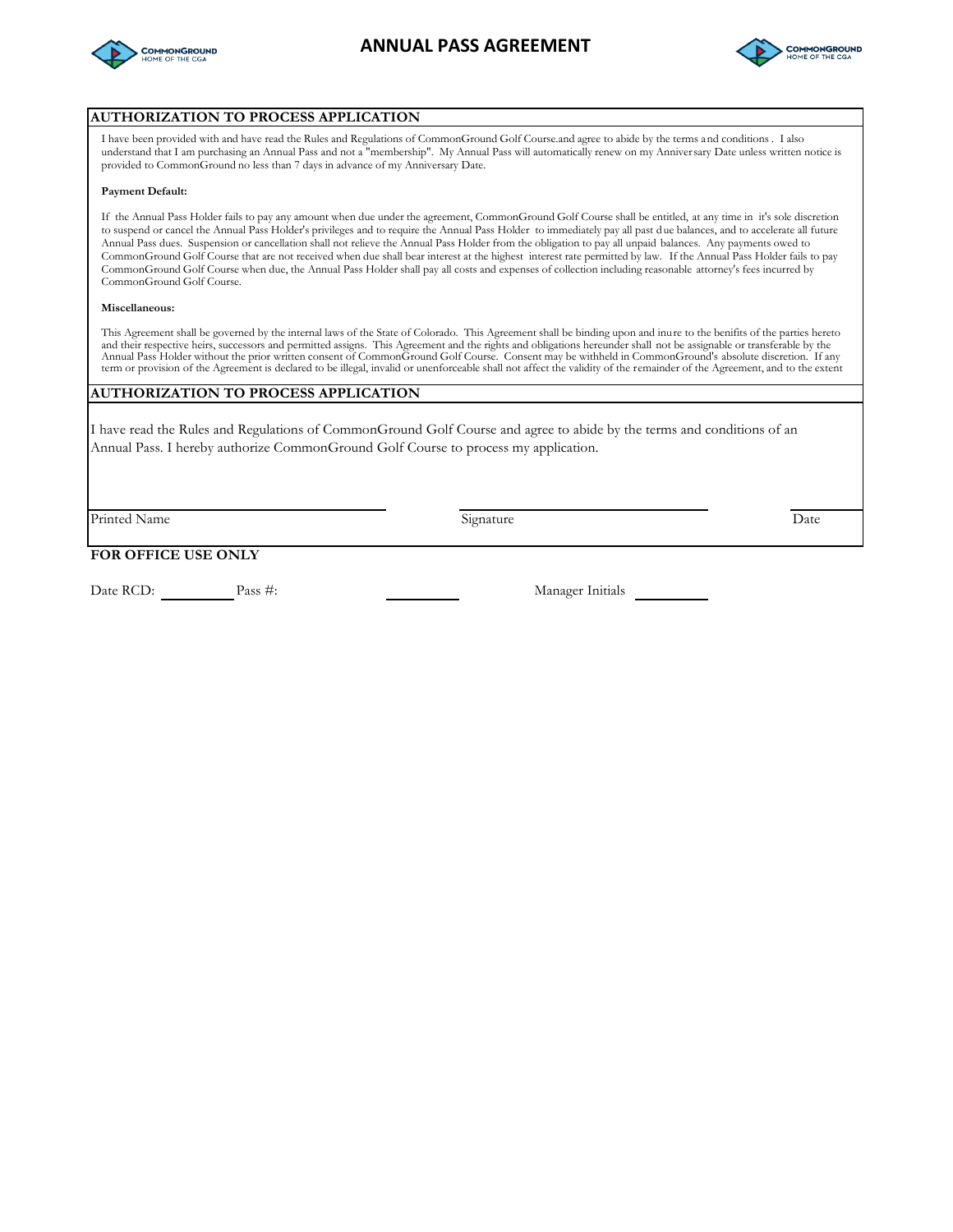## **RULES AND REGULATIONS**

These Rules and Regulations have been established by CommonGround Golf Course to protect the Course Facilities and to promote the health, safety, welfare, and enjoyment of the Passholders, their families, guests and all other persons using the Course Facilities. CommonGround Golf Course may amend these Rules and Regulations at any time.

### **GENERAL PASSHOLDER RULES**

- 1. Passholders, their families and their guests shall abide by all rules, policies and regulations of CommonGround Golf Course as they may be amended at any time.
- 2. Passholders shall not use the roster list of the Passholders at CommonGround Golf Course for solicitation or commercial purposes.
- 3. Any complaints, criticisms, or suggestions of any kind relating to any of the operations of the Course or its associates, must be addressed to the MOD (Manager on Duty) or may be in writing, signed, and addressed to the General Manager. Email is the preferred from of initial communication.
- 4. Smoking is not permitted in any enclosed areas on the course property.

#### **ANNUAL PASSHOLDER RENEWALS**

- 1. As an Annual Passholder at CommonGround Golf Course, we are assuming that you are planning to be with us each year. We will automatically renew your annual pass on your anniversary date each year. If you are not planning on renewing your annual pass, we must have written notice seven days prior to your anniversary date. Failure to do so will result in an automatic charge of an annual pass to the credit card number provided in the Annual Pass Application. The Passholder authorizes the Course to charge dues, fees, or other charges to the credit card number provided by the Passholder.
- 2. If CommonGround ever institutes a monthly payment plan, Annual Passholders who are on a monthly payment plan authorize the Course to charge the monthly dues, fees, or any other charges on the 1st of every month to the credit card listed on the Annual Pass Application. Failure to pay 12 consecutive months of the monthly payment will result in the outstanding balance of the pass plus a \$250.00 early termination fee to be immediately charged to the credit card on file.

# **CONTACT INFORMATION**

- 1. Each Passholder shall be responsible for filing with the Manager on Duty, in writing, his or her contact information and any changes thereto where the Passholder wishes all correspondence from the Course to be sent.
- 2. The Manager on Duty must be notified in writing of any change of contact information. Failure to do so shall constitute a waiver of the right to receive CommonGround notices, e-mails, and other communications. Email is the primary contact vehicle that CommonGround uses.

# **DISCIPLINE**

- 1. Passholders are responsible for their own conduct and for the conduct of their family and guests. Any Passholder whose conduct or whose family's or guest's conduct is deemed by CommonGround Golf Course to likely endanger the welfare, safety, harmony, or good reputation of the Course or its patrons, or is otherwise improper, may be reprimanded, fined, suspended, or expelled from the Course and have all privileges associated with the Pass suspended or terminated by the Course. The Course shall also be the sole judge of what constitutes improper conduct, but improper conduct may include any of the following: failure to meet eligibility for being a Passholder, submitting false information on the Pass Application, allowing his or her ID card to be used by another person, failing to pay any of the amount owed to the CommonGround Golf Course in a proper and timely manner, failing to abide by the Rules and Regulations as established by the Course from time to time, abusing Course personnel or associates, acting in a manner incompatible with the standard of conduct which would likely injure the reputation of the Passholders of CommonGround Golf Course.
- 2. CommonGround Golf Course reserves the right to restrict or suspend some or all of a Passholder's, Members, their family's and or guest's Course privileges. No Passholder may, on account of any restriction or suspension, be entitled to any refund of Annual Passholder annual or monthly fees, or any other fees.
- 3. Reinstatement of a Pass will be at the sole discretion of the General Manager and the Executive Committee.

February  $6, 2022$  2